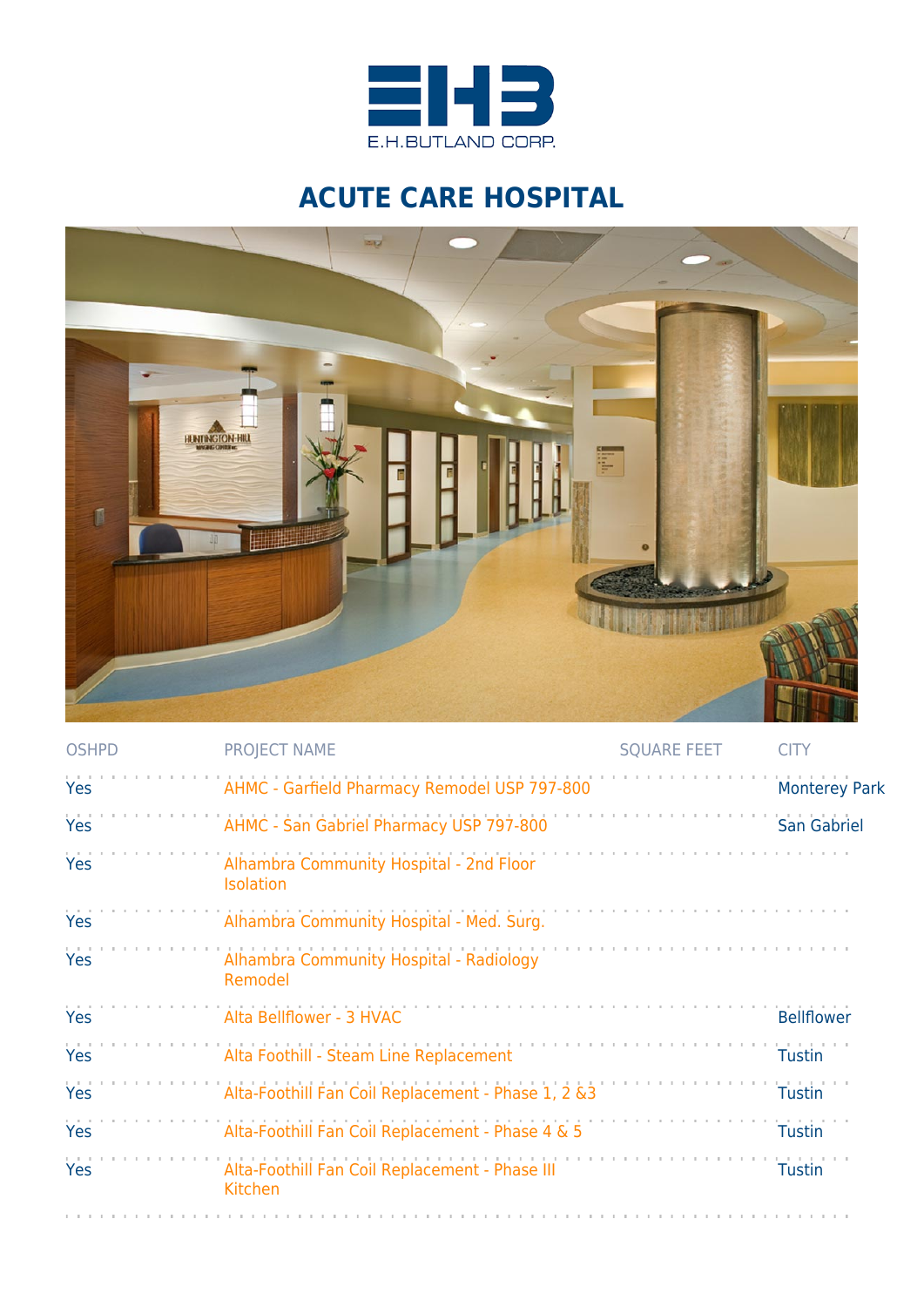| <b>OSHPD</b> | <b>PROJECT NAME</b>                                                        | <b>SQUARE FEET</b>                                                                                                 | <b>CITY</b>          |
|--------------|----------------------------------------------------------------------------|--------------------------------------------------------------------------------------------------------------------|----------------------|
| Yes          | Alta-Foothill Fan Coil Replacement - Phase IV<br><b>Material Mgmt</b>      |                                                                                                                    | <b>Tustin</b>        |
|              | American Golf Corp. - Elevator Addition                                    |                                                                                                                    |                      |
|              | AMI TSS Phase II Mobile Scanner Facility                                   |                                                                                                                    |                      |
| Yes          | Antelope Valley Hospital - 3rd Floor Pathology                             |                                                                                                                    | Lancaster            |
| Yes          | Antelope Valley Hospital - Elevator Lobby                                  |                                                                                                                    | Lancaster, CA        |
|              | Antelope Valley Hospital - Lab/Blood Donor                                 |                                                                                                                    |                      |
| Yes          | Antelope Valley Hospital - Mental Health Patient<br><b>Safety Upgrades</b> |                                                                                                                    | Lancaster            |
|              | Antelope Valley Hospital - OPIC, Suite 207                                 |                                                                                                                    | Lancaster            |
| Yes          | Antelope Valley Hospital - Pharmacy IV Room USP<br>797-800                 |                                                                                                                    | Lancaster            |
| Yes          | Antelope Valley Medical Center - 5th Floor Med.<br><b>Surgery</b>          |                                                                                                                    |                      |
| Yes          | Antelope Valley Medical Center - CCU                                       |                                                                                                                    |                      |
| Yes          | Antelope Valley Medical Center - ER Doors                                  |                                                                                                                    |                      |
| Yes          | Antelope Valley Medical Center - Mental Health<br>Ward                     |                                                                                                                    |                      |
| Yes          | Antelope Valley Medical Center - Steam Pipe<br>Replacement                 |                                                                                                                    |                      |
| Yes          | Ararat Home of LA - Boiler Replacement                                     |                                                                                                                    | <b>Mission Hills</b> |
| Yes          | Arcadia Methodist Hospital - Pharmacy Addition                             |                                                                                                                    |                      |
| Yes          | Arcadia Methodist Hospital - Zonac Unit                                    |                                                                                                                    |                      |
|              | Arcadia Radiology - Mammo                                                  |                                                                                                                    |                      |
|              | Aspen Center - Administrative Remodel                                      |                                                                                                                    |                      |
|              | Aspen Center - Blood Center                                                |                                                                                                                    |                      |
|              | Aspen Center - GI Lab                                                      |                                                                                                                    |                      |
|              | Aspen Center - Mammo                                                       |                                                                                                                    |                      |
|              | <b>Aspen Center - OBGYN</b>                                                | a construction of the construction of the construction of the construction of the construction of the construction |                      |
|              | <b>Aspen Center - Pediatrics</b>                                           |                                                                                                                    |                      |
|              | Balboa Imaging Center - Slab Extension                                     |                                                                                                                    |                      |
| Yes          | Bay Harbor Hospital - Radiology Department                                 |                                                                                                                    |                      |
|              |                                                                            |                                                                                                                    |                      |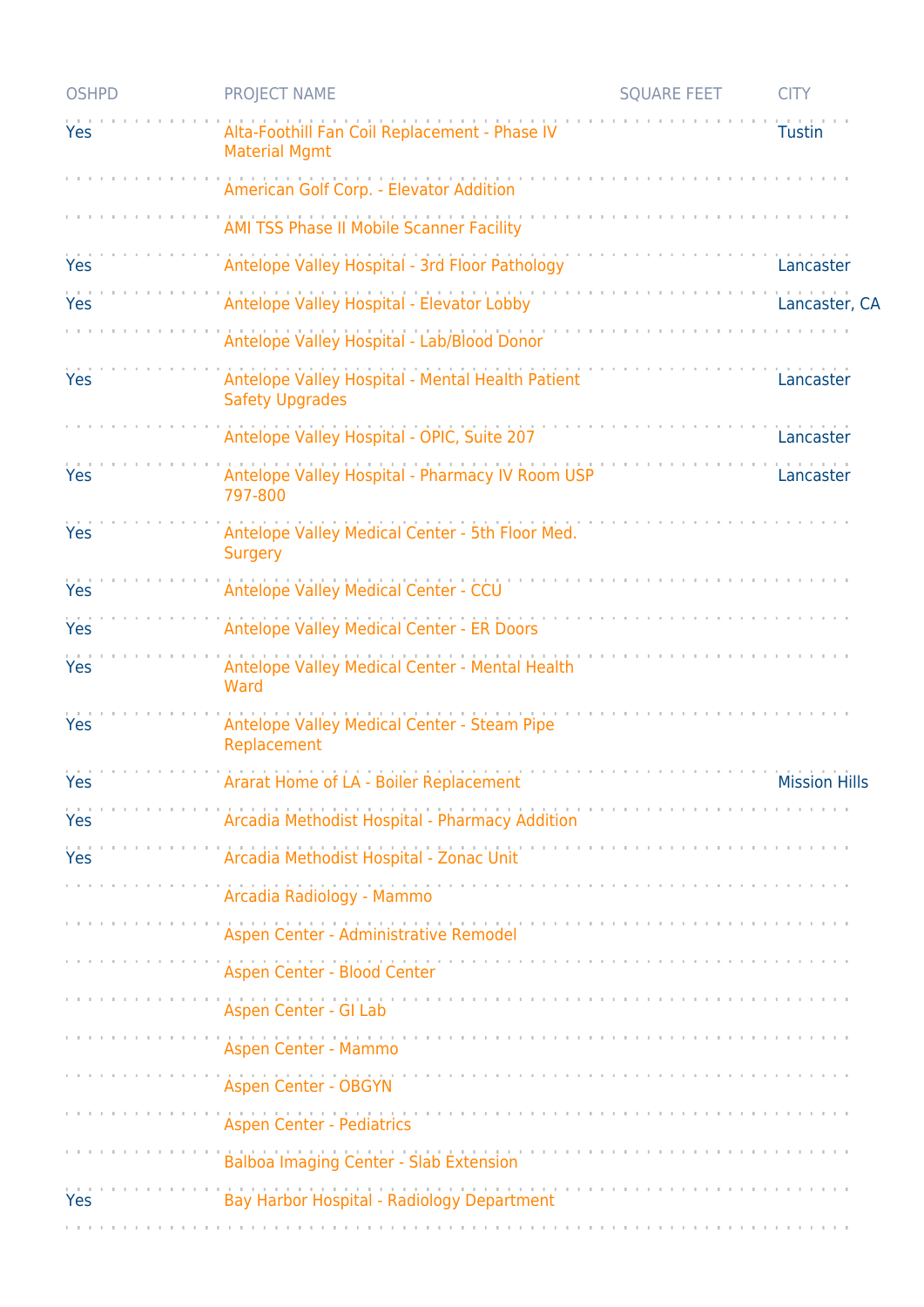| <b>OSHPD</b> | <b>PROJECT NAME</b>                                                        | <b>SQUARE FEET</b>                                                                                                                                                                                                             | <b>CITY</b>       |
|--------------|----------------------------------------------------------------------------|--------------------------------------------------------------------------------------------------------------------------------------------------------------------------------------------------------------------------------|-------------------|
| Yes          | <b>Bear Valley Community - CT</b>                                          |                                                                                                                                                                                                                                | Big Bear Lake, CA |
|              | <b>Cancer Detection Radiation Therapy Unit</b>                             |                                                                                                                                                                                                                                |                   |
| Yes          | Catalina Island Medical Center - AT&T Fiber Optic                          |                                                                                                                                                                                                                                | Avalon, CA        |
| Yes          | Catalina Island Medical Center - Emergency<br><b>Generator Replacement</b> |                                                                                                                                                                                                                                | Avalon, CA        |
| Yes          | Catalina Island Medical Center - Floor<br>Replacement                      |                                                                                                                                                                                                                                |                   |
| Yes          | Catalina Island Medical Center - Isolation                                 |                                                                                                                                                                                                                                |                   |
| Yes          | Catalina Island Medical Center - Remodel                                   |                                                                                                                                                                                                                                |                   |
| Yes          | Catalina Island Medical Center - Roof Replacement                          |                                                                                                                                                                                                                                |                   |
| Yes          | Catalina Island Medical Center - Waiting Room<br>Remodel                   | and the company of the company of the company of the company of the company of the company of the company of the company of the company of the company of the company of the company of the company of the company of the comp |                   |
| Yes          | Catalina Island Medical Center, NPC - Fire<br><b>Sprinkler System</b>      |                                                                                                                                                                                                                                |                   |
| Yes          | Catalina Island Medical Center, NPC -2                                     |                                                                                                                                                                                                                                |                   |
| Yes          | Catalina Island Medical Center, NPC -3                                     |                                                                                                                                                                                                                                |                   |
| Yes          | Catalina Medical Center - NPC Upgrade                                      |                                                                                                                                                                                                                                |                   |
| Yes          | Catalina Medical Center - Roof Replacement                                 |                                                                                                                                                                                                                                |                   |
| Yes          | Catalina Medical Center - Seismic Upgrade                                  |                                                                                                                                                                                                                                |                   |
| Yes          | Catalina Medical Center - SPC Upgrade                                      |                                                                                                                                                                                                                                |                   |
| Yes          | Cedars Sinai Medical Center - 11th Floor Remodel                           |                                                                                                                                                                                                                                |                   |
| Yes          | Cedars Sinai Medical Center - 3rd Floor Cytology                           |                                                                                                                                                                                                                                |                   |
| Yes          | Cedars Sinai Medical Center - 5th Floor Remodel                            |                                                                                                                                                                                                                                |                   |
| Yes          | Cedars Sinai Medical Center - 8th Floor IOC Lab                            |                                                                                                                                                                                                                                |                   |
|              | <b>Cedars Sinai Medical Center - Atrium</b><br>Spectrometer                |                                                                                                                                                                                                                                |                   |
| Yes          | Cedars Sinai Medical Center - Cardio 6th Floor<br>Remodel                  | a construction of the construction of the con-                                                                                                                                                                                 |                   |
| Yes          | Cedars Sinai Medical Center - Door Replacement                             |                                                                                                                                                                                                                                |                   |
| Yes          | Cedars Sinai Medical Center - ER/CT Replacement                            |                                                                                                                                                                                                                                |                   |
| Yes          | Cedars Sinai Medical Center - Gift Shop Addition                           |                                                                                                                                                                                                                                |                   |
|              |                                                                            |                                                                                                                                                                                                                                |                   |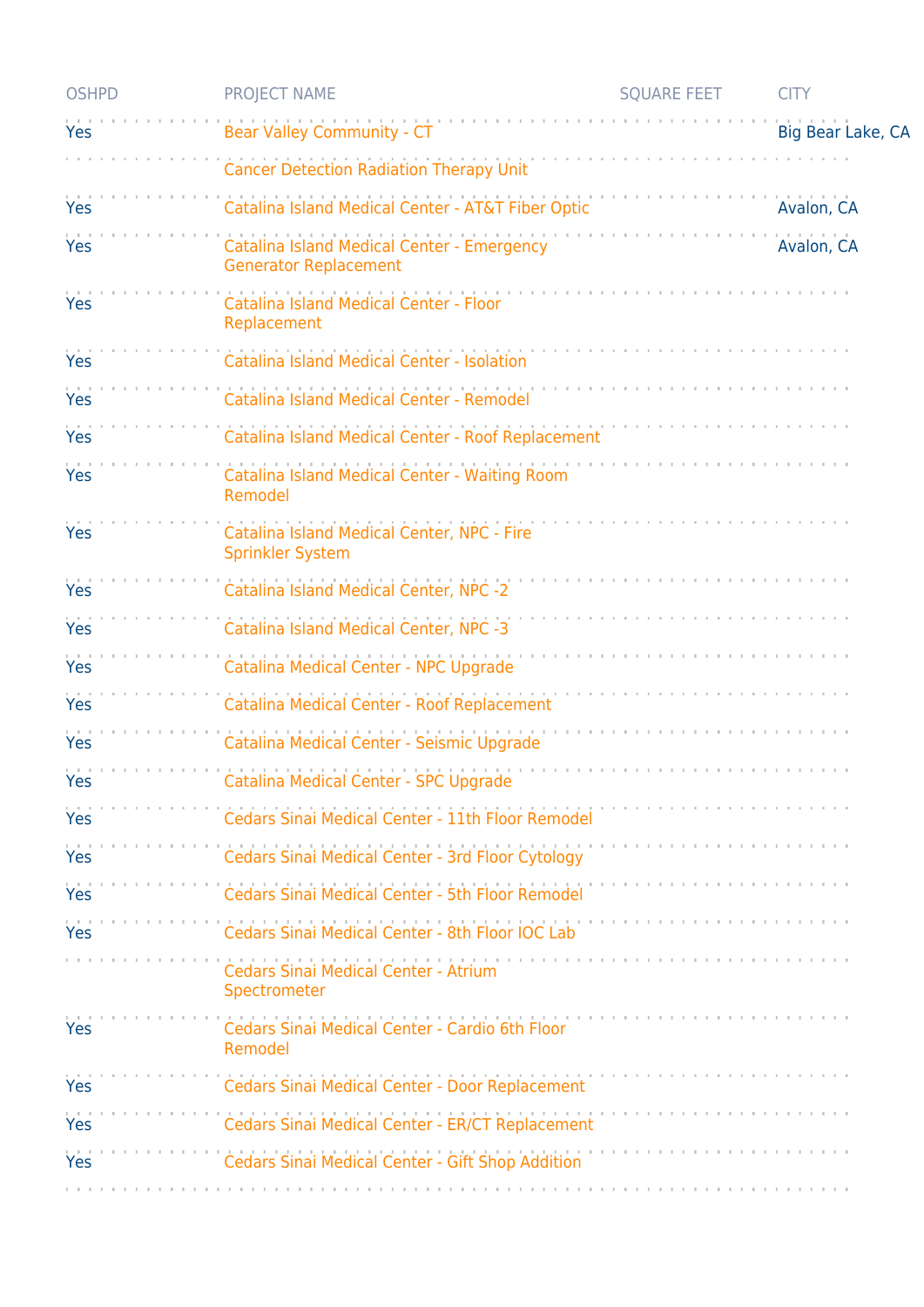| <b>OSHPD</b> | <b>PROJECT NAME</b>                                                      | <b>SQUARE FEET</b>                                                                                              | <b>CITY</b>         |
|--------------|--------------------------------------------------------------------------|-----------------------------------------------------------------------------------------------------------------|---------------------|
| Yes          | Cedars Sinai Medical Center - IRZ, 8th Floor Phase<br>$ \&$ $  $         |                                                                                                                 |                     |
| Yes          | <b>Cedars Sinai Medical Center - Medical Tower</b>                       |                                                                                                                 |                     |
| Yes          | Cedars Sinai Medical Center - Medical Tower, Suite<br>1190W              |                                                                                                                 |                     |
| Yes          | Cedars Sinai Medical Center - Nuclear Med.                               |                                                                                                                 |                     |
| Yes          | Cedars Sinai Medical Center - Patient Safety<br>Remodel                  |                                                                                                                 |                     |
|              | Cedars Sinai Medical Center - Performance Review<br>Center               |                                                                                                                 |                     |
| Yes          | Cedars Sinai Medical Center - Radiology Remodel                          |                                                                                                                 |                     |
| Yes          | Centinela Angio 4th Floor                                                |                                                                                                                 | <b>Los Angeles</b>  |
|              | Century City Hospital - Central Plant Seismic<br>Upgrade                 |                                                                                                                 |                     |
|              | Charter Hospital - Adult Day Care Center                                 |                                                                                                                 |                     |
| Yes          | Charter Hospital - Psychiatric Unit                                      |                                                                                                                 |                     |
| Yes          | Children's Hospital - 8th Floor Bio Lab                                  |                                                                                                                 |                     |
| Yes          | Children's Hospital - Earthquake Repair                                  |                                                                                                                 |                     |
| Yes          | Children's Hospital - Expansion Joint Repair                             |                                                                                                                 |                     |
| Yes          | Children's Hospital - Seismic Upgrade                                    |                                                                                                                 |                     |
| Yes          | Children's Hospital, CA - Rad 1 Equipment<br>Replacement                 |                                                                                                                 | Los Angeles         |
| Yes          | Childrens Hospital - Emergency Room Expansion                            |                                                                                                                 | Los Angeles         |
| Yes          | City of Hope - IR Suite Renovation Research                              | and the contract of the contract of the contract of the                                                         | <b>Duarte</b>       |
| Yes          | City of Hope - Therapeutic Apheresis Expansion                           |                                                                                                                 |                     |
| Yes          | City of Hope Parvin Building - PET/mMR                                   |                                                                                                                 |                     |
|              | <b>Coast Plaza Central Plant Chiller</b>                                 | the contract of the contract of the contract of the contract of the contract of the contract of the contract of |                     |
| Yes          | Desert Regional Medical Center - Nuc Med Rm<br>T-1057, Equip Replacement |                                                                                                                 | <b>Palm Springs</b> |
| Yes          | Desert Regional Medical Center - Radiology<br><b>Expand</b>              |                                                                                                                 |                     |
| Yes          | Doctors Hospital Montclair - Remodel                                     |                                                                                                                 |                     |
| Yes          | <b>Doheny Eye Foundation Clinic Remodel</b>                              |                                                                                                                 |                     |
|              |                                                                          |                                                                                                                 |                     |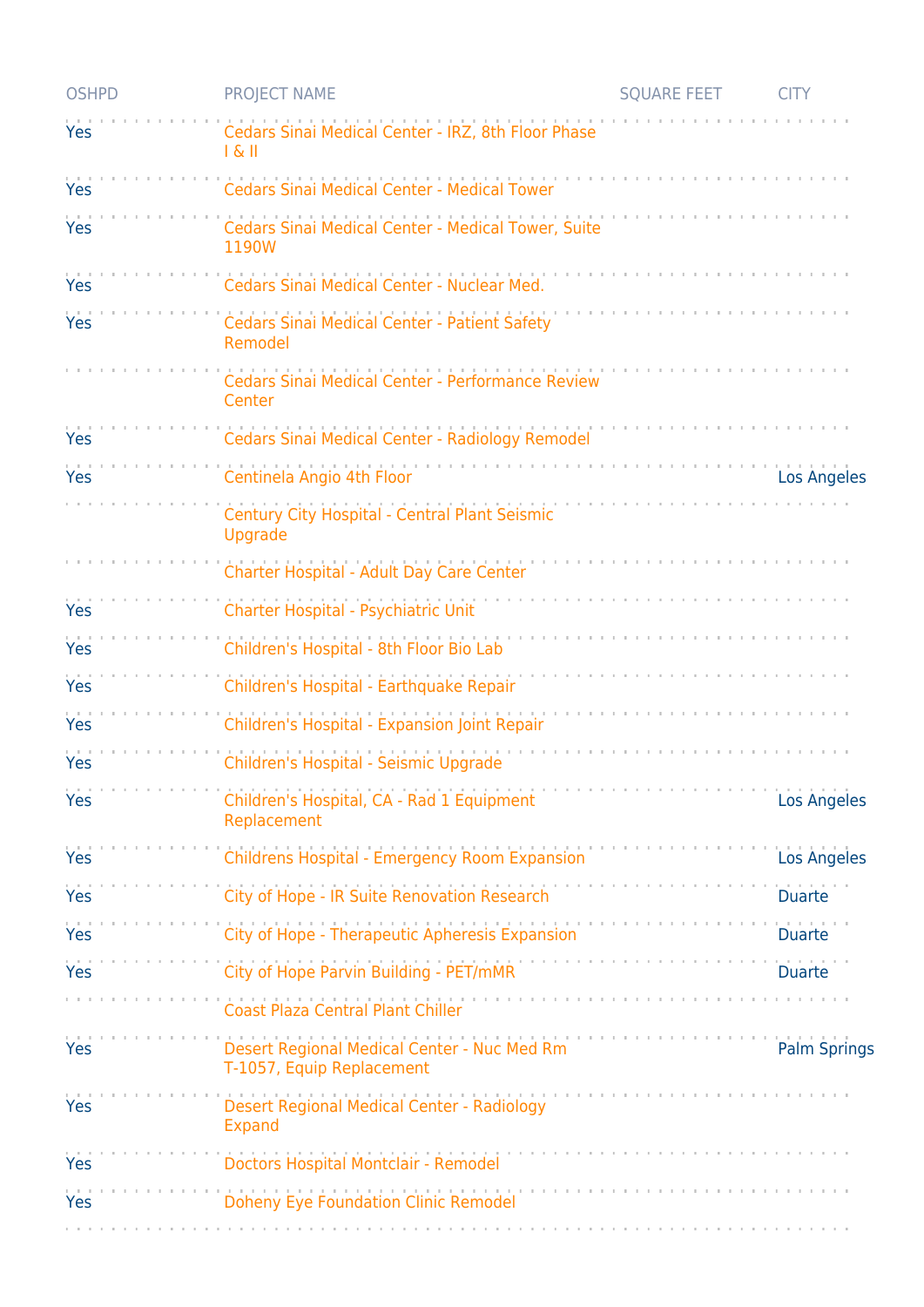| <b>OSHPD</b> | <b>PROJECT NAME</b>                                                           | <b>SQUARE FEET</b>                                       | <b>CITY</b>            |
|--------------|-------------------------------------------------------------------------------|----------------------------------------------------------|------------------------|
| Yes          | Downey Community - LDRP Department                                            |                                                          |                        |
| Yes          | El Monte Community - Hospital Renovation                                      |                                                          |                        |
| Yes          | Emanate- Intercommunity Hospital Angio Suite<br>Remodel                       |                                                          | Covina                 |
| Yes          | Encino Hospital Medical Center - ETO                                          |                                                          |                        |
| Yes          | Encino Hospital Medical Center - Gamma Center                                 |                                                          |                        |
|              | First Lutheran School Addition/Expansion/Remodel                              |                                                          |                        |
| Yes          | Foothill Regional Medical Center - RF & X-Ray                                 |                                                          | Tustin, CA             |
| Yes          | Foothill Regional Medical Center - Sterilizer<br>Replacement                  |                                                          | Tustin, CA             |
| Yes          | Fountain Valley Hospital - IR Bi-Plane Suite<br>Remodel                       |                                                          | <b>Fountain Valley</b> |
| Yes          | Freeman Hospital - Renovation                                                 |                                                          |                        |
| Yes          | Gardena Medical Center - Interior Remodel                                     |                                                          |                        |
| Yes          | Garfield Medical Center - CSU/CCU                                             |                                                          |                        |
| Yes          | Garfield Medical Center - Humidifier                                          |                                                          |                        |
| Yes          | <b>Garfield Medical Center - NICU</b>                                         |                                                          |                        |
| Yes          | Glendale Memorial Hospital - ICU/CCU                                          |                                                          |                        |
| Yes          | Glendale Memorial Hospital - Nuclear Med.                                     |                                                          |                        |
| Yes          | Glendale Memorial Hospital - Storefront Entrance                              |                                                          |                        |
| Yes          | Harbor/UCLA - Birchtold Surgery Lights                                        |                                                          |                        |
| Yes          | Hawthrone Vertical Oxygen Storage Unit                                        |                                                          |                        |
| Yes          | HCA West Hills Hospital - Pharmacy<br><b>Expansion/Relocation USP 797-800</b> |                                                          | <b>West Hills</b>      |
| Yes          | Henry Mayo Newhall Memorial - ETO                                             |                                                          |                        |
| Yes          | Henry Mayo Newhall Memorial - Perinatal                                       | and a series of the contract of the contract of the con- |                        |
| Yes          | Hoag Memorial Hospital - Radiology Remodel                                    | and the company of the company of the company of         |                        |
| Yes          | Hollywood Presbyterian Hospital - Tomolex Unit                                |                                                          |                        |
| Yes          | Holy Cross Medical Center - Administration<br>Remodel                         |                                                          |                        |
| Yes          | Holy Cross Medical Center - Cancer Corridor                                   |                                                          |                        |
|              |                                                                               |                                                          |                        |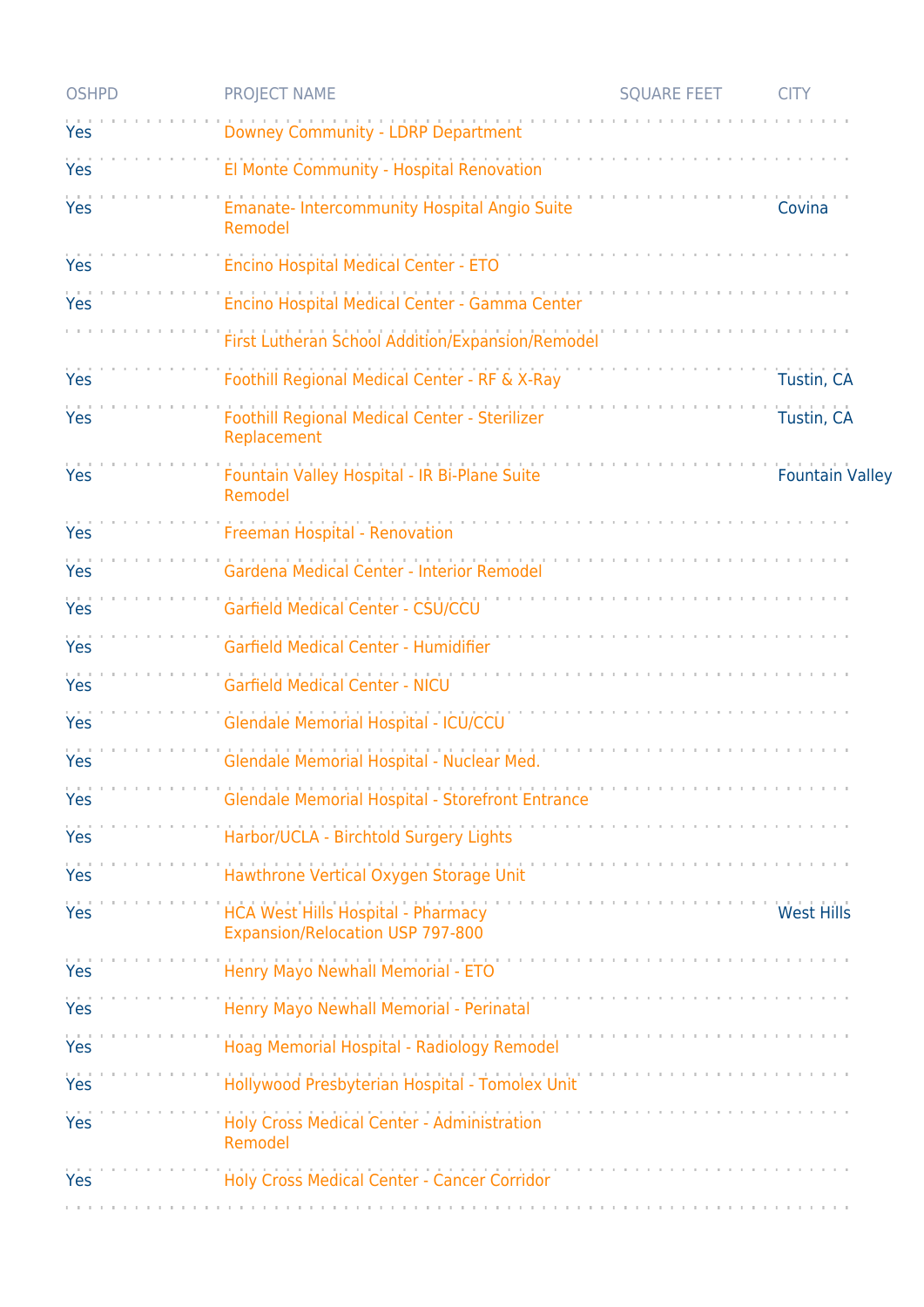| <b>OSHPD</b> | <b>PROJECT NAME</b>                                                                                                                                                                                                                                                             | <b>SQUARE FEET</b> | <b>CITY</b>  |
|--------------|---------------------------------------------------------------------------------------------------------------------------------------------------------------------------------------------------------------------------------------------------------------------------------|--------------------|--------------|
| Yes          | Holy Cross Medical Center - Marketing<br><b>Department</b>                                                                                                                                                                                                                      |                    |              |
| Yes          | Huntington Hospital - Accounting Office<br>Renovation                                                                                                                                                                                                                           | 16000              | Pasadena, CA |
| Yes          | Huntington Hospital - CSP Endoscope Processing<br><b>System</b>                                                                                                                                                                                                                 |                    | Pasadena, CA |
| Yes          | Huntington Hospital - Old Kitchen Demolition                                                                                                                                                                                                                                    | 16000              | Pasadena, CA |
| Yes          | Huntington Hospital - South Campus Tunnel NPC-4                                                                                                                                                                                                                                 |                    | Pasadena, CA |
|              | Insight Health - EDIC Renovation                                                                                                                                                                                                                                                |                    |              |
|              | Insight Health - St. John's Walkway                                                                                                                                                                                                                                             |                    |              |
| Yes          | Inter-Community Medical Center - Administration<br>Remodel                                                                                                                                                                                                                      |                    |              |
| Yes          | <b>Inter-Community Medical Center - Door</b><br>Replacement                                                                                                                                                                                                                     |                    |              |
| Yes          | Inter-Community Medical Center - DP Center                                                                                                                                                                                                                                      |                    |              |
| Yes          | Inter-Community Medical Center - Dr. Dining<br>Lounge                                                                                                                                                                                                                           |                    |              |
| Yes          | <b>Inter-Community Medical Center - GI Lab</b>                                                                                                                                                                                                                                  |                    |              |
| Yes          | <b>Inter-Community Medical Center - Hospice Center</b>                                                                                                                                                                                                                          |                    |              |
| Yes          | <b>Inter-Community Medical Center - Medical Gas</b><br><b>Storage</b>                                                                                                                                                                                                           |                    |              |
| Yes          | Kaiser Hospital Panorama City - Patient Room<br>Remodel                                                                                                                                                                                                                         |                    |              |
| Yes          | Ken Norris Medical Center - Cancer Detection<br>Remodel                                                                                                                                                                                                                         |                    |              |
| Yes          | <u> 1965 - Johann Barbar, mars ann an t-Amhraid ann an t-Aonaich an t-Aonaich an t-Aonaich an t-Aonaich ann an t-Aonaich an t-Aonaich ann an t-Aonaich ann an t-Aonaich ann an t-Aonaich an t-Aonaich ann an t-Aonaich ann an t-</u><br>Ken Norris Medical Center - Spec Camera |                    |              |
| Yes          | La Mirada Medical Center - Cardiac Clerical Unit                                                                                                                                                                                                                                |                    |              |
| Yes          | La Mirada Medical Center - Cooling Tower                                                                                                                                                                                                                                        |                    |              |
| Yes          | La Mirada Medical Center - Critical Care Unit                                                                                                                                                                                                                                   |                    |              |
| Yes          | LAC/USC - Bayer/Stago/Roche                                                                                                                                                                                                                                                     |                    |              |
| Yes          | LAC/USC - Brachytherapy                                                                                                                                                                                                                                                         |                    |              |
| Yes          | LAC/USC - Frozen Section                                                                                                                                                                                                                                                        |                    |              |
| Yes          | LAC/USC - Gamma Camera                                                                                                                                                                                                                                                          |                    |              |
|              |                                                                                                                                                                                                                                                                                 |                    |              |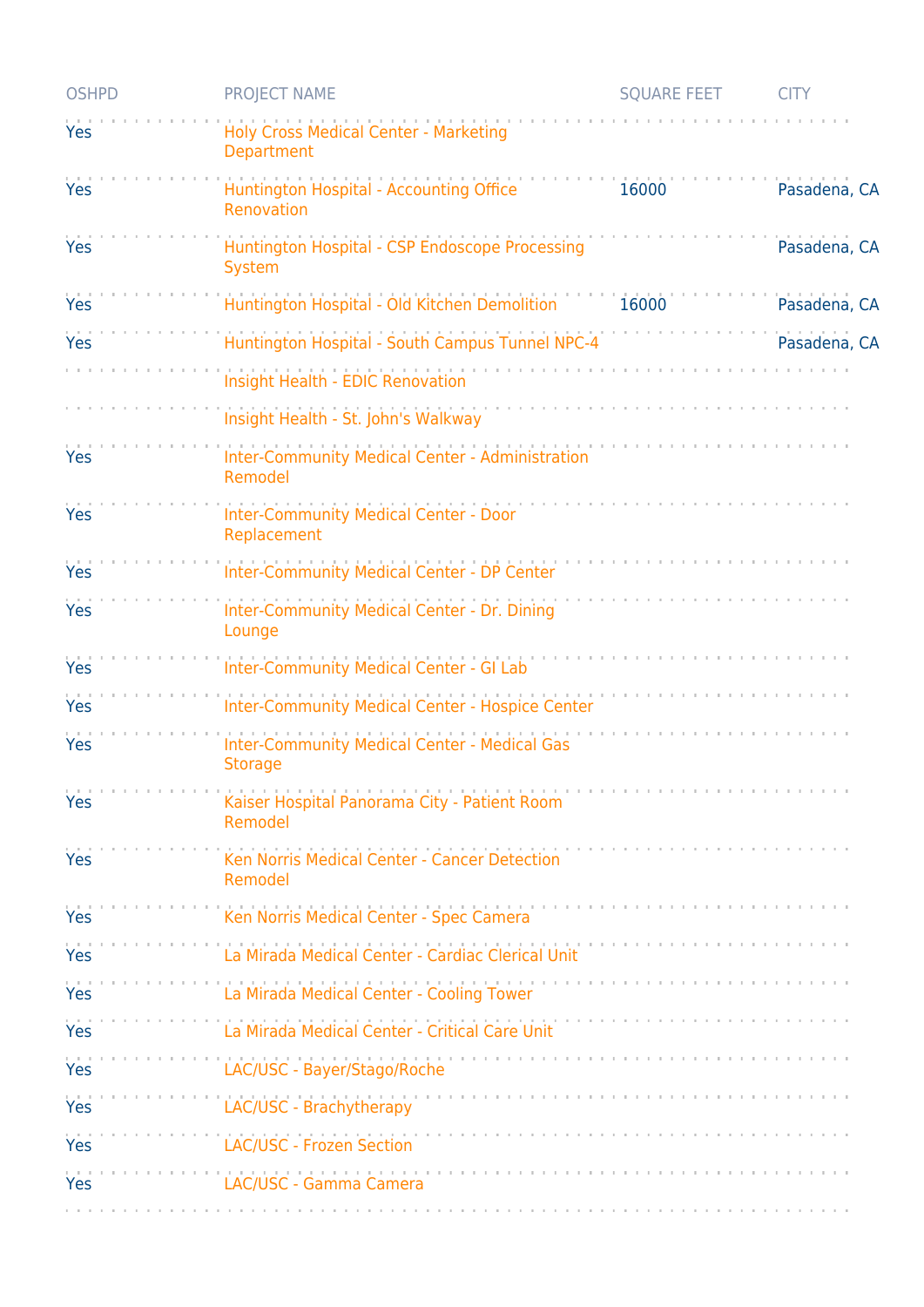| <b>OSHPD</b> | <b>PROJECT NAME</b>                                                  | <b>SQUARE FEET</b>                                                                                                                                                                                                             | <b>CITY</b>         |
|--------------|----------------------------------------------------------------------|--------------------------------------------------------------------------------------------------------------------------------------------------------------------------------------------------------------------------------|---------------------|
| Yes          | LAC/USC - Medical Stations                                           |                                                                                                                                                                                                                                |                     |
| Yes          | LAC/USC - OR Integration                                             |                                                                                                                                                                                                                                |                     |
| Yes          | LAC/USC - Pharmacy                                                   |                                                                                                                                                                                                                                |                     |
| Yes          | LAC/USC - Radiology Remodel                                          |                                                                                                                                                                                                                                |                     |
| Yes          | LAC/USC - Replacement Project Seismic<br><b>Equipment Anchorage</b>  |                                                                                                                                                                                                                                |                     |
| Yes          | Lancaster Hospital - Rehabilitation Center                           |                                                                                                                                                                                                                                |                     |
| Yes          | Loma Linda University Medical Center - ETO                           |                                                                                                                                                                                                                                |                     |
| Yes          | Loma Linda University Medical Center - Hamo<br>Washer                |                                                                                                                                                                                                                                |                     |
| Yes          | Long Beach Medical - Radiation Oncology CT<br>Replacement            |                                                                                                                                                                                                                                | Long Beach          |
| Yes          | Long Beach Medical Center - Pharmacy USP<br>797-800                  |                                                                                                                                                                                                                                | Long Beach          |
| Yes          | Los Alamitos Medical Center - Med Surg<br>Conversion                 |                                                                                                                                                                                                                                | <b>Los Alamitos</b> |
| Yes          | Los Alamitos Medical Center - Renovation                             |                                                                                                                                                                                                                                |                     |
| Yes          | <b>Marian Medical Center - Renovation</b>                            |                                                                                                                                                                                                                                |                     |
| Yes          | Methodist Hospital Arcadia - Colorectal Clinic                       |                                                                                                                                                                                                                                |                     |
| Yes          | Methodist Hospital Arcadia - OBGYN                                   |                                                                                                                                                                                                                                |                     |
| Yes          | Mission Bay Hospital - Cystoscopy Unit Remodel                       |                                                                                                                                                                                                                                |                     |
| Yes          | Mission Bay Hospital - Mammo Unit                                    |                                                                                                                                                                                                                                |                     |
| Yes          | Mission Community Hospital - Lab Expansion                           | the contract of the contract of the contract of the contract of the contract of the contract of the contract of the contract of the contract of the contract of the contract of the contract of the contract of the contract o |                     |
| Yes          | Mission Community Hospital - North Tower                             |                                                                                                                                                                                                                                |                     |
| Yes          | <b>Mission Community Hospital - Remodel</b>                          |                                                                                                                                                                                                                                |                     |
| Yes          | North Hollywood Medical Center - Central Plant                       | and the company of the company of the company of the company of the company of the company of the company of the company of the company of the company of the company of the company of the company of the company of the comp |                     |
| Yes          | North Hollywood Medical Center - Cross Corridor<br><b>Fire Doors</b> |                                                                                                                                                                                                                                |                     |
| Yes          | North Hollywood Medical Center - Kitchen<br>Remodel                  |                                                                                                                                                                                                                                |                     |
| Yes          | North Hollywood Medical Center - Smoke<br><b>Detectors</b>           | and a series and a series and a series and                                                                                                                                                                                     |                     |
| Yes          | Northbay Cardiac Rehabilitation Unit                                 |                                                                                                                                                                                                                                |                     |
|              |                                                                      |                                                                                                                                                                                                                                |                     |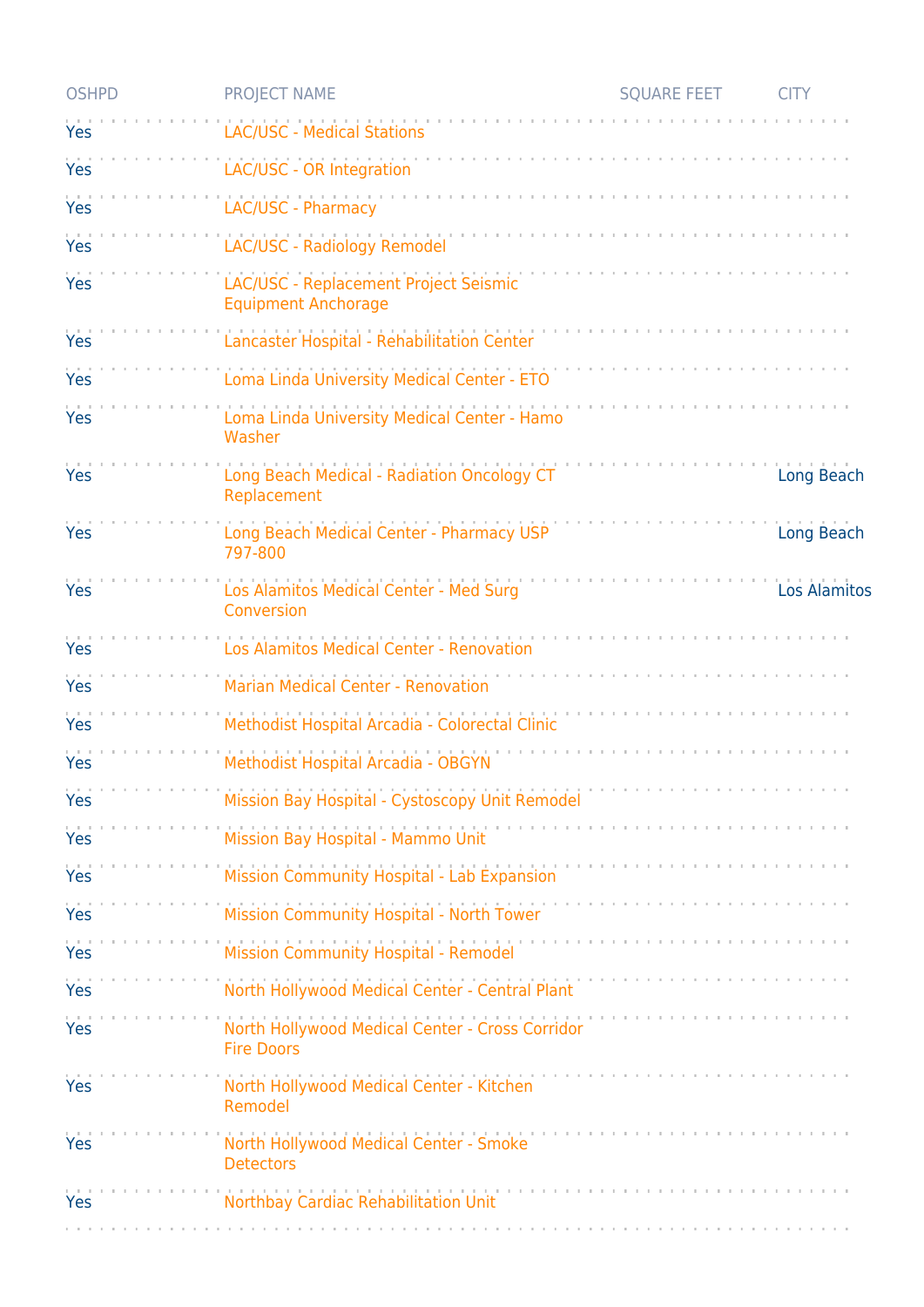| <b>OSHPD</b> | <b>PROJECT NAME</b>                                                        | <b>SOUARE FEET</b>             | <b>CITY</b> |
|--------------|----------------------------------------------------------------------------|--------------------------------|-------------|
| Yes          | <b>Olive View Medical Center - Biopsy</b>                                  |                                |             |
| Yes          | Palmdale Hospital - Firewall Construction                                  |                                |             |
| Yes          | Palmdale Hospital - Mental Health Unit                                     |                                |             |
| Yes          | Providence Tarzana Medical Center - 3rd Floor<br>Pharmacy                  |                                |             |
| Yes          | Providence Tarzana Medical Center -<br><b>Administration Remodel</b>       |                                |             |
| Yes          | Providence Tarzana Medical Center - Auditorium                             |                                |             |
| Yes          | Providence Tarzana Medical Center - DP Center                              |                                |             |
| Yes          | Providence Tarzana Medical Center - Dr. Lounge<br>Remodel                  |                                |             |
| Yes          | Providence Tarzana Medical Center - EP Lab                                 |                                |             |
| Yes          | Providence Tarzana Medical Center - Fire Marshall<br><b>Upgrades</b>       |                                |             |
| Yes          | Providence Tarzana Medical Center - GI<br>Laboratory                       |                                |             |
| Yes          | Providence Tarzana Medical Center - Interior<br>Remodel                    |                                |             |
| Yes          | Providence Tarzana Medical Center - Isolation Unit                         |                                |             |
| Yes          | Providence Tarzana Medical Center - IVF<br>Laboratory                      |                                |             |
| Yes          | Providence Tarzana Medical Center - Kidney<br>Lithotripter                 | and the company of the company |             |
| Yes          | Providence Tarzana Medical Center - Medical<br>Lounge                      | and the company of the         |             |
| Yes          | and the company of the company<br>Providence Tarzana Medical Center - PACU |                                |             |
| Yes          | Providence Tarzana Medical Center - Pyxis<br><b>Stations</b>               |                                |             |
| Yes          | Providence Tarzana Medical Center - Quite Room                             |                                |             |
| Yes          | Providence Tarzana Medical Center - Radiology<br>Office                    | <b>Contractor</b> Contractor   |             |
| Yes          | Providence Tarzana Medical Center - Support<br><b>Beam</b>                 | the company's company's and    |             |
| Yes          | Queen of Angels Hospital - Kidney Lithotripter                             |                                |             |
| Yes          | Queen of Angels Hospital - Nursing Unit Remodel                            |                                |             |
|              |                                                                            |                                |             |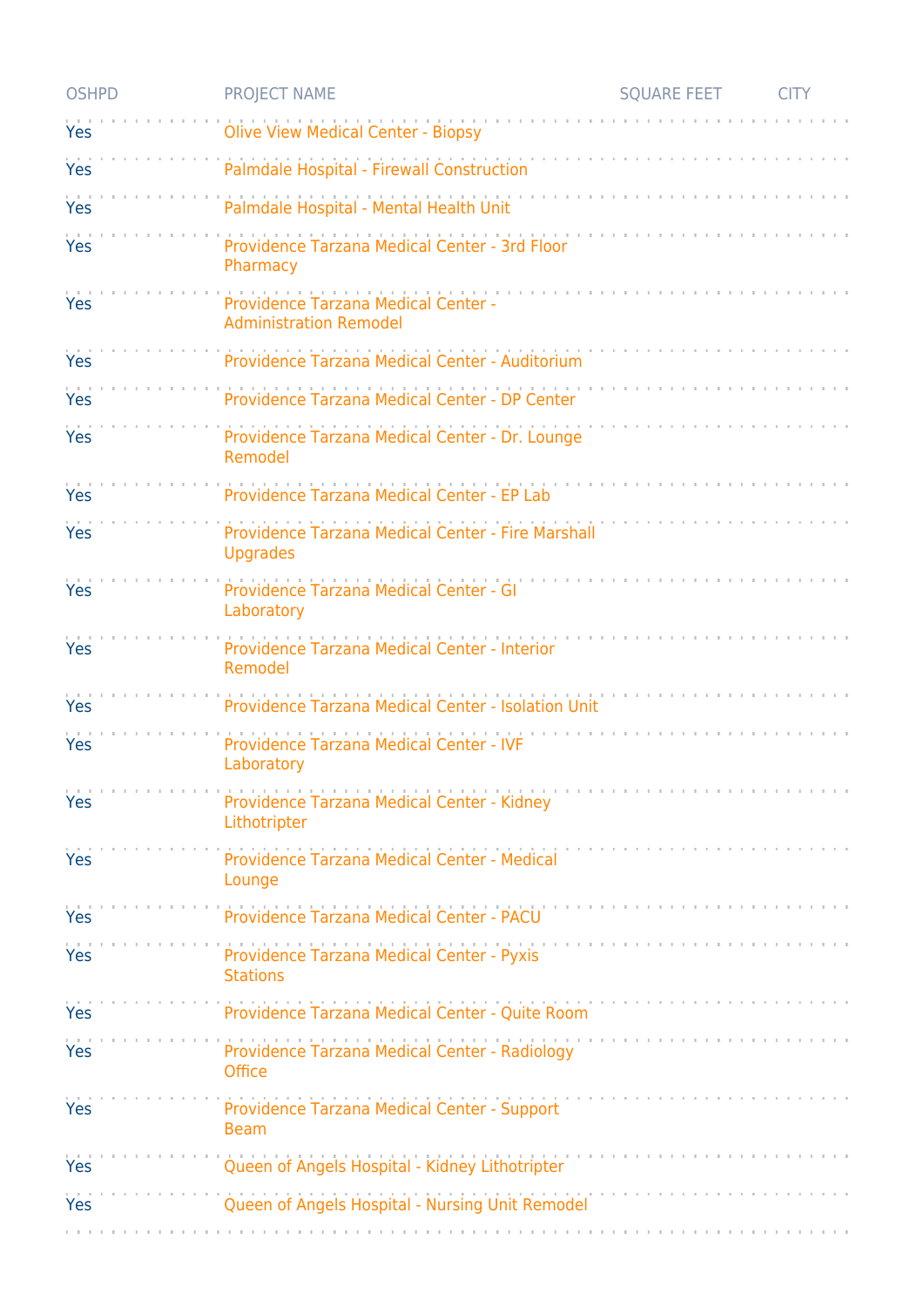| <b>OSHPD</b> | <b>PROJECT NAME</b>                                  | <b>SQUARE FEET</b> | <b>CITY</b> |
|--------------|------------------------------------------------------|--------------------|-------------|
| Yes          | Queen of Angels Hospital - Surgery Laser Remodel     |                    |             |
|              | Rancho Encino Hospital - Exterior Renovation         |                    |             |
| Yes          | Rancho Encino Hospital - Physical Therapy<br>Remodel |                    |             |
| Yes          | Rancho Encino Hospital - Therapy Pool                |                    |             |
| Yes          | Rancho San Antonio Medical Center - Remodel          |                    |             |
| Yes          | <b>RFK Medical Center - Pharmacy Remodel</b>         |                    |             |
| Yes          | Rio Hondo Hospital - Remodel                         |                    |             |
|              | <b>Rubini Apartment Complex</b>                      |                    |             |
|              | San Antonio Cardiac Rehab Unit                       |                    |             |
| Yes          | San Gabriel Valley Hospital - Medical Staff          |                    |             |
| Yes          | San Pedro Peninsula Hospital - Mammo Unit            |                    |             |
|              | Sansum SBMFC - 89 S. Pasadena Seismic Retrofit       |                    |             |
|              | Sansum SBMFC - Endoscopy                             |                    |             |
|              | Sansum SBMFC - Entrances                             |                    |             |
| Yes          | Santa Marta Medical Center - Diagnostic Unit         |                    |             |
| Yes          | Santa Marta Medical Center - Kitchen Renovation      |                    |             |
| Yes          | Santa Marta Medical Center - Sterilizer              |                    |             |
|              | Santa Monica Medical Laboratory                      |                    |             |
| Yes          | Scripps Medical Institute - Remodel                  |                    |             |
|              | Sepulveda VA Medical Center - Earthquake Repair      |                    |             |
| Yes          | Sherman Oaks Hospital - GI Lab                       |                    |             |
| Yes          | Sherman Oaks Hospital - ICU/CCU                      |                    |             |
| Yes          | Simi Valley Adventist Hospital - CCU/ ICU            |                    |             |
| Yes          | Simi Valley Adventist Hospital - Corridor Remodel    |                    |             |
| Yes          | Simi Valley Adventist Hospital - Courtyard           | .                  |             |
| Yes          | Simi Valley Adventist Hospital - Hill Room Units     |                    |             |
| Yes          | Simi Valley Adventist Hospital - Mammo               |                    |             |
| Yes          | Simi Valley Adventist Hospital - Nuclear Med.        |                    |             |
|              |                                                      |                    |             |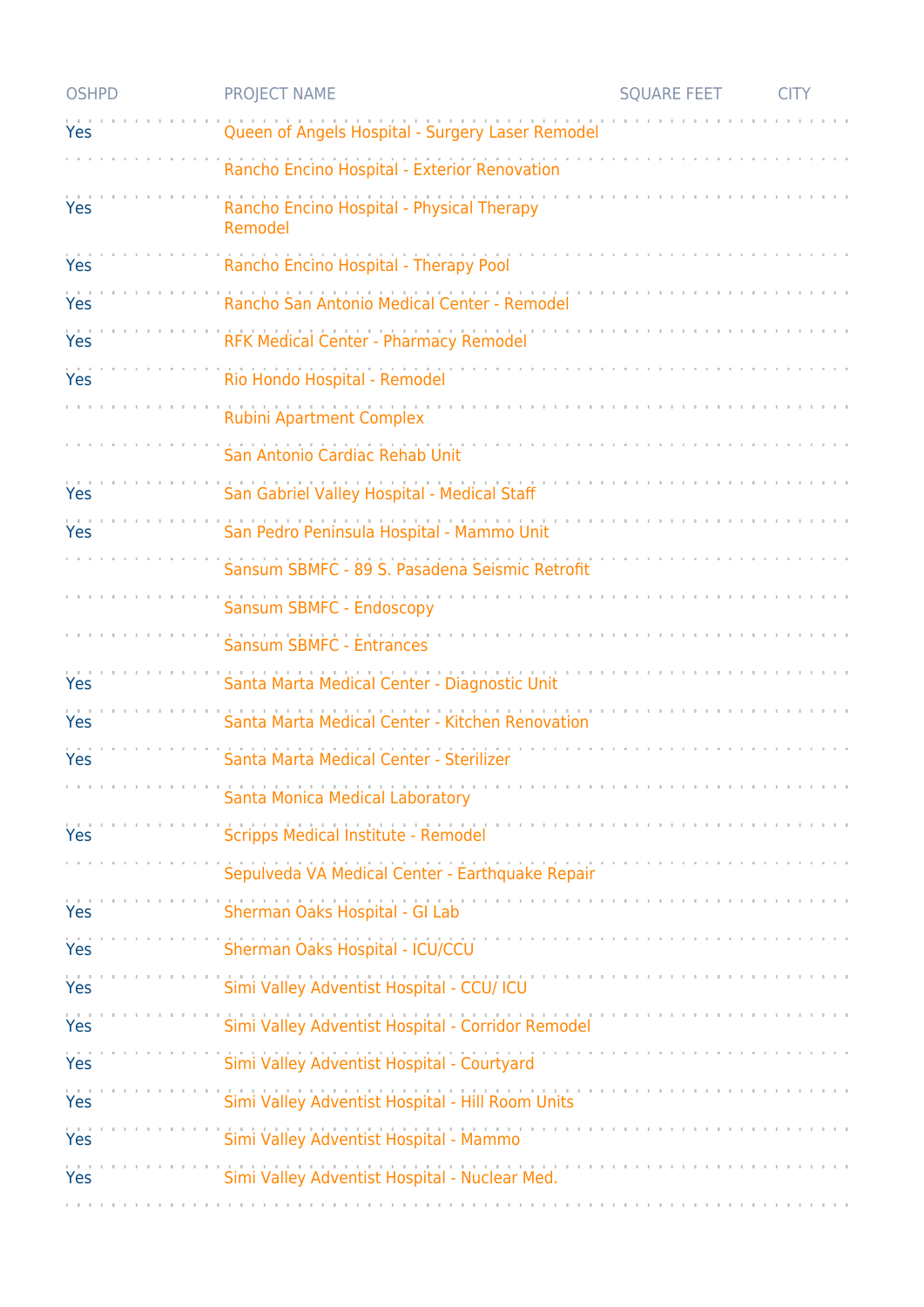| <b>OSHPD</b> | <b>PROJECT NAME</b>                                              | <b>SQUARE FEET</b> | <b>CITY</b> |
|--------------|------------------------------------------------------------------|--------------------|-------------|
| Yes          | Simi Valley Adventist Hospital - Nurse Station<br>Remodel        |                    |             |
| Yes          | Simi Valley Adventist Hospital - Recreation Center               |                    |             |
|              | <b>Specialty Labs - Endocrine Laboratory</b>                     |                    |             |
| Yes          | St. Francis Care Medical Center - Doctor's Lounge<br>Remodel     |                    |             |
| Yes          | St. Francis Hospital - 2nd Floor Remodel                         |                    |             |
| Yes          | St. Francis Hospital - Central Computer Room                     |                    |             |
| Yes          | St. John Hospital - MRI Building Addition                        |                    |             |
| Yes          | St. John's Hospital - Dr. Reading Room                           |                    |             |
| Yes          | St. John's Hospital - Outpatient Imaging                         |                    |             |
| Yes          | St. John's Medical Center - Foundation Office                    |                    |             |
| Yes          | St. John's Medical Center - Java City                            |                    |             |
| Yes          | St. John's Medical Center - Pharmacy                             |                    |             |
| Yes          | St. John's Medical Center - Plant Services                       |                    |             |
| Yes          | St. Jude Hospital - Chart Station                                |                    |             |
| Yes          | St. Jude Hospital - Mental Health Unit                           |                    |             |
| Yes          | Steris Corp - Cedars Sinai Central Decon/Sterile                 |                    |             |
| Yes          | Steris Corp - San Joaquin Com. Hosp. - Central<br><b>Sterile</b> |                    |             |
| Yes          | Topanga Terrace Convalescent - Medical Gases                     |                    |             |
|              | <b>Toshiba Medical Imaging - Test Facility</b>                   |                    |             |
| Yes          | USC Verdugo Hills Hospital - Remodel                             |                    |             |
| Yes          | USC/Norris Cancer Hospital - ST Replacement                      |                    |             |
|              | VA Medical Center - Bio Lab Hood                                 |                    |             |
|              | VA Medical Center - Radiology Remodel                            |                    |             |
| Yes          | Valley Presbyterian Hospital - 4th Floor Rehab Unit              |                    |             |
| Yes          | Valley Presbyterian Hospital - Pharmacy Clean<br>Room            | .                  |             |
| Yes          | Valley Presbyterian Hospital - Pulmonary Unit                    |                    |             |
| Yes          | Van Nuys Psychiatric Hospital                                    |                    |             |
|              |                                                                  |                    |             |